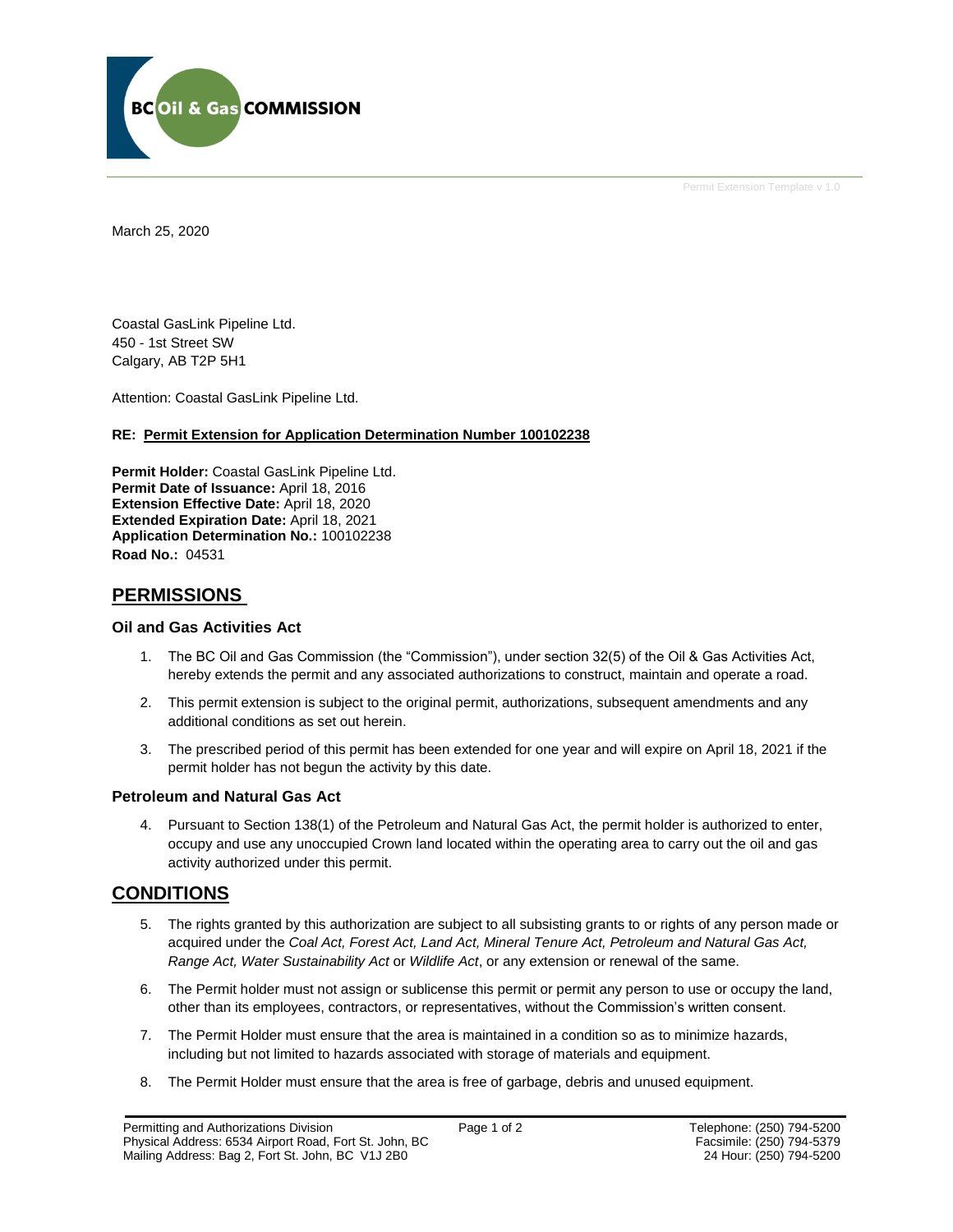**ADVISORY GUIDANCE**

- 1. Appropriate *Land Act* tenure will be issued upon acceptance of the post-construction plan. Submission of the original application and submission of the post-construction plan is considered application for all subsequent *Land Act* tenures; no further applications for replacement tenure is required.
- 2. The term "unused equipment" has the same definition as in the Drilling and Production Regulation.

This extension forms an integral part of the permit and should be attached thereto.

 $\frac{1}{2}$ 

Norberto Pancera Authorized Signatory Commission Delegated Decision Maker

Copied to: Land Agent – Canada West Land Services Ltd. Ministry of Forests District Office – (DND) Nadina Natural Resource District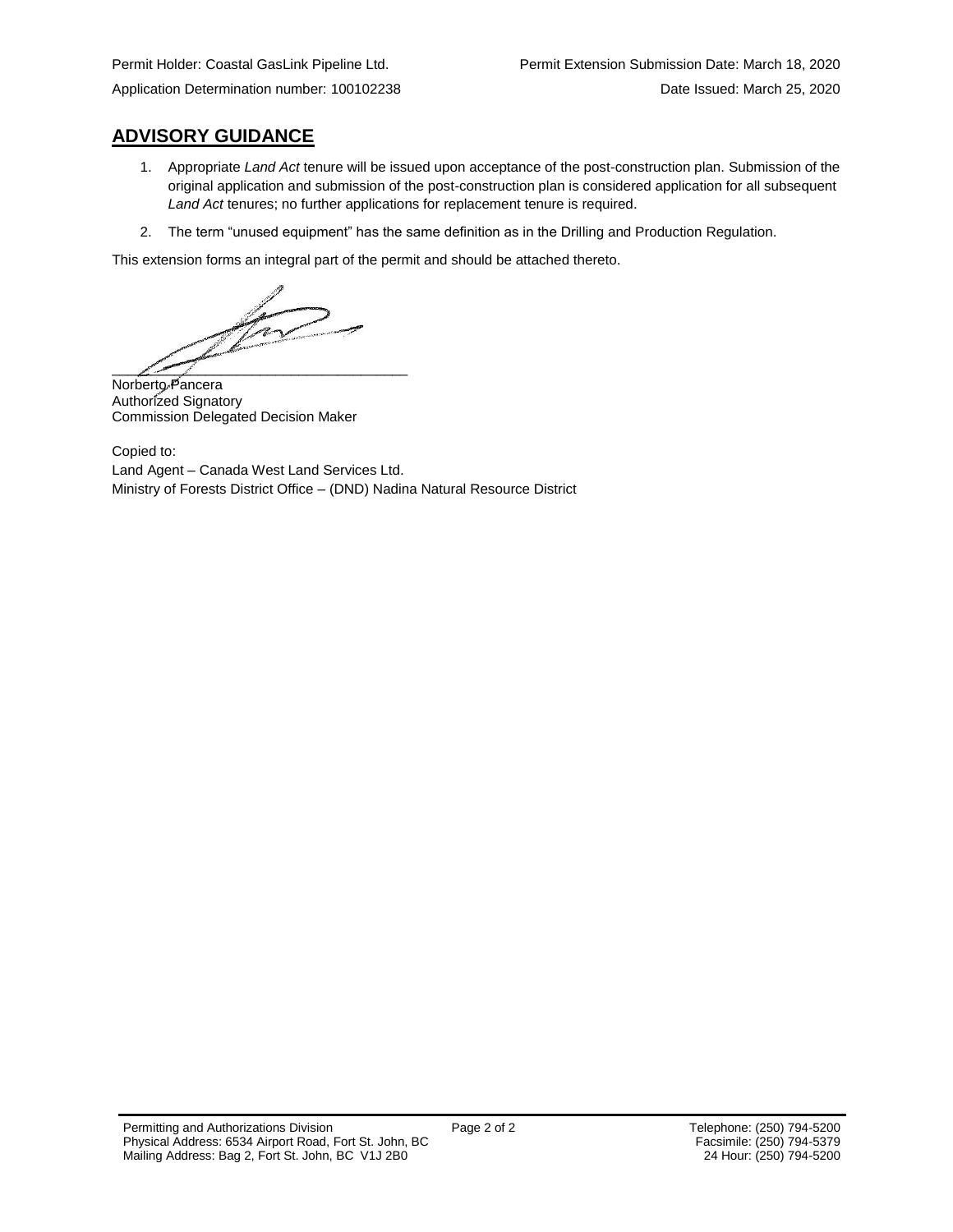

OGAA Permit Template v 4.0

April 18, 2018

Coastal GasLink Pipeline Ltd. 450 - 1st Street SW Calgary, AB T2P 5H1

[Attention:](#page-2-0) Coastal GasLink Pipeline Ltd.

#### **RE: Determination of Application Area Number 100102238**

**[Permit Holder:](#page-2-0)** Coastal GasLink Pipeline Ltd. **[Date of Issuance:](#page-2-0)** April 18, 2018 **[Effective Date:](#page-2-1)** April 18, 2018 **[Application Submitted Date:](#page-2-0)** July 27, 2017 **[Application Determination Number](#page-2-0)**: 100102238 **Approved Disturbance Footprint:** 0.256 ha

# **ACTIVITIES APPROVED**

**[Road Number No.:](#page-2-0) 04531 <b>[Segment No.:](https://bi.bcogc.ca/Application%20Processing/Interactive%20Reports/(BIL-041)%20AMS%20Decision%20Summary.aspx) 001** 

# **GENERAL PERMISSIONS, AUTHORIZATIONS and CONDITIONS**

# **PERMISSIONS**

#### **Oil and Gas Activities Act**

- <span id="page-2-0"></span>1. The BC Oil and Gas Commission, under section 25 (1) of the *Oil and Gas Activities Act*, hereby permits the Permit Holder referenced above to carry out the following activities, indicated in the Approved Activities table above, subject to the conditions contained herein, any applicable exemptions and authorizations:
	- a) To construct, maintain and operate an oil and gas road as detailed in the Activity Details tables below.
- <span id="page-2-1"></span>2. The permissions and authorizations granted under this permit are limited to the area identified in the spatial data submitted to the Commission in the permit application as identified and dated above; herein after referred to as the 'activity area'.

### **Petroleum and Natural Gas Act**

- 3. Pursuant to section 138(1) of the *Petroleum and Natural Gas Act,* the Permit Holder is permitted to enter, occupy and use any unoccupied Crown land located within the activity area to carry out the oil and gas activities and related activities permitted, or authorized herein.
	- a) The permission to occupy and use Crown land does not entitle the Permit Holder to exclusive possession of the area.
	- b) The total disturbance within the activity area must not exceed the total approved disturbance footprint as referenced above.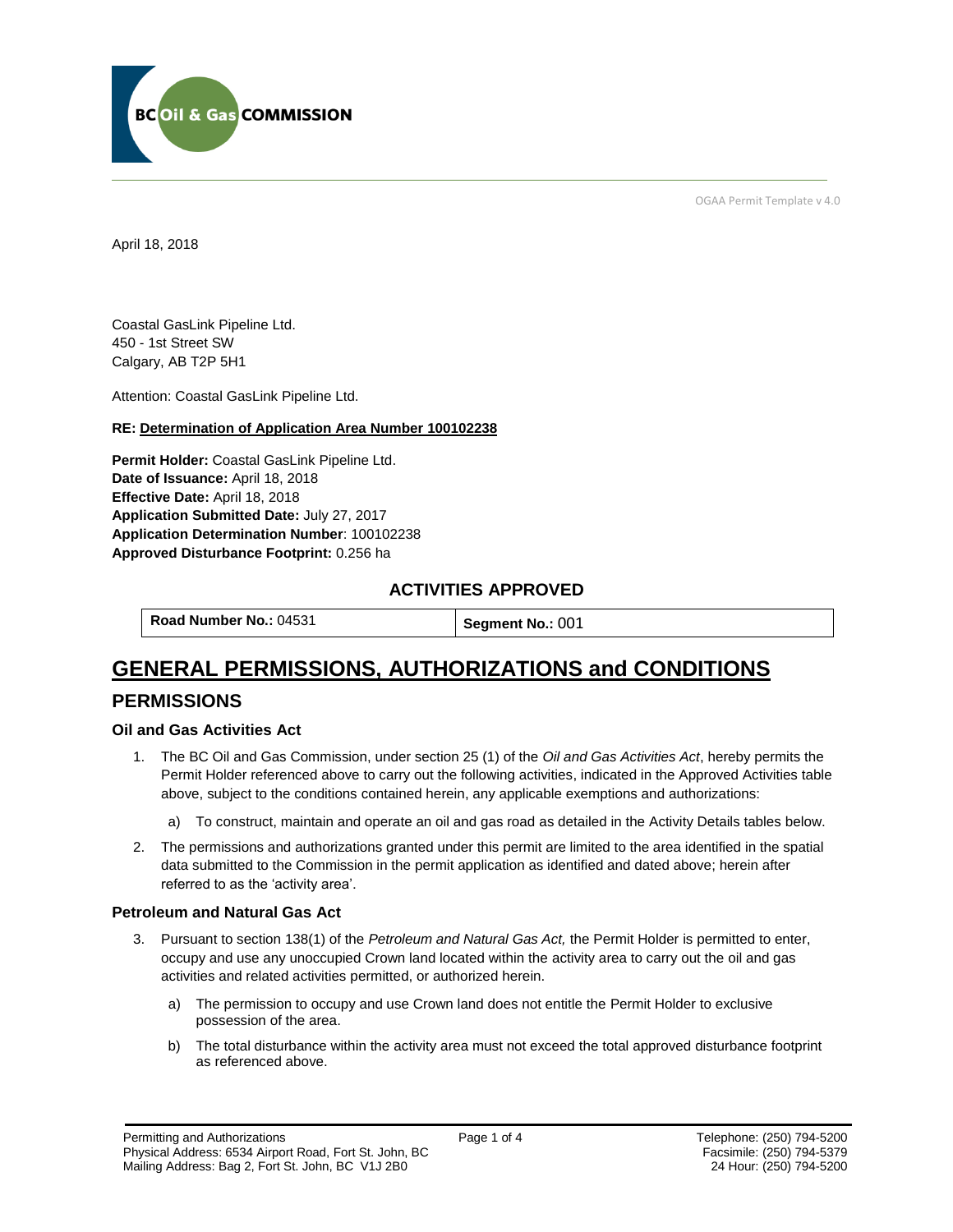# **AUTHORIZATIONS**

#### **Forest Act**

4. The Commission, pursuant to section 47.4 of the *Forest Act*, hereby authorizes the removal of Crown timber from the activity area under the cutting permits associated with the Master Licence(s) as follows:

**[Master Licence to Cut No.:](#page-2-0)** M02343

**[Cutting Permit No.:](#page-2-0)** 37

**[Timber Mark No.:](#page-2-0)** MTC155

**[Total New Cut:](#page-2-0)** 0.26 ha

**[Forest District](https://ams-crd.bcogc.ca/crd/)**: (DND) Nadina Natural Resource District

**[Region:](#page-2-1)** Interior

5. The cutting permits are deemed spent upon the submission of the post-construction plan or upon either the cancellation or expiry of the activities authorized under the permit.

# **CONDITIONS**

### **Notification**

- 6. Within 60 days of the completion of construction activities under this permit, the Permit Holder must submit to the Commission a post-construction plan as a shapefile and PDF plan accurately identifying the location of the total area actually disturbed under this permit. The shapefile and plan must be submitted via eSubmission.
- 7. At least 5 (five) working days prior to the commencement of construction, the Permit Holder must provide a notice of works to any First Nation(s) who may have Aboriginal Interests identified, as per the BC First Nations Consultative Areas Database, within the area in which the works are to occur.

#### **General**

- 8. The rights granted by this permit in relation to unoccupied Crown land are subject to all subsisting grants to or rights of any person made or acquired under the *Coal Act, Forest Act, Land Act, Mineral Tenure Act, Petroleum and Natural Gas Act, Range Act, Water Sustainability Act* or *Wildlife Act*, or any extension or renewal of the same.
- 9. The Permit Holder must not assign, sublicense or permit any person other than its employees, contractors or representatives to use or occupy any Crown land within the activity area, other than its employees, contractors or representatives, without the Commission's written consent.
- 10. The Permit Holder must ensure that any Crown land within the activity area is maintained in a condition so as to minimize hazards, including but not limited to hazards associated with storage of materials and equipment.
- 11. The Permit Holder must ensure that any Crown land within the activity area is maintained free of garbage, debris and unused equipment.

#### **Environmental**

- 12. Construction activities must not result in rutting, compaction or erosion of soils that cannot be reasonably rehabilitated to similar levels of soil productivity that existed on the activity area prior to the construction activities taking place.
- 13. Any temporary access must be constructed and maintained in a manner that provides for proper surface drainage, prevents pooling on the surface, and maintains slope integrity.

### **Clearing**

14. The Permit Holder is permitted to fell any trees located on Crown land within 1.5 tree lengths of the activity area that are considered to be a safety hazard according to *Workers Compensation Act* regulations and must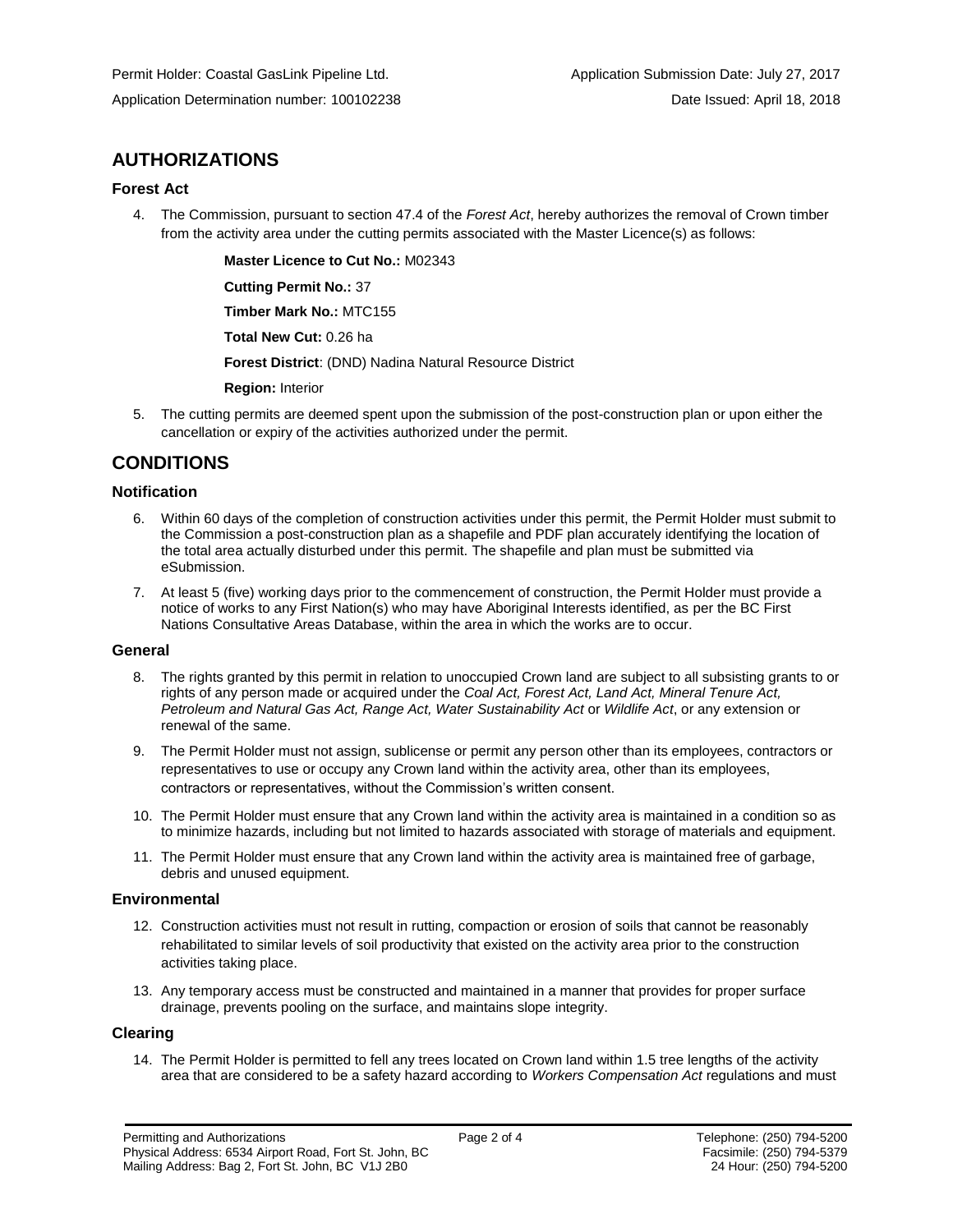be felled in order to eliminate the hazard. Trees or portions of these trees that can be accessed from the activity area without causing damage to standing timber may be harvested.

- 15. The holder of the cutting permit must pay to the government, stumpage and any waste billing determined in accordance with the terms of this authorization.
- 16. All harvested Crown Timber must be marked with the cutting permit's associated Timber Mark.
- 17. Stumpage for cutting permits falling within the Interior Area, as defined in the Interior Appraisal Manual (Manual) will be calculated in accordance with the Manual as amended from time to time. In the current version of the Manual, stumpage will be determined in accordance with Table 6-3 (volume based)
- 18. Any waste assessments applied under the Master Licence to Cut are subject to the merchantability specifications and monetary waste billing requirements in the Provincial Logging Residue and Waste Manual specific to the region associated with the Cutting Permit authorization.

#### **Archaeology**

- 19. An Archaeological Impact Assessment (AIA) is required for the proposed development area prior to any development activities taking place.
- 20. An AIA report must be submitted to the Commission as soon as practicable.
- 21. If artifacts, features, materials or things protected under section 13(2) of the Heritage Conservation Act are identified the permit holder must, unless the permit holder holds a permit under section 12 of the Heritage Conservation Act issued by the Commission in respect of that artifact, feature, material or thing:
	- a) immediately cease all work in the vicinity of the artifacts, features, materials or things;
	- b) immediately notify the Commission and the Archaeology Branch of the Ministry of Forests, Lands and Natural Resource Operations
	- c) refrain from resuming work in the vicinity of the artifacts, features, materials or things except in accordance with an appropriate mitigation plan that has been prepared in accordance with the Heritage Conservation Act and approved by the Archaeology Branch of the Ministry of Forests, Lands and Natural Resource Operations.

# **ACTIVITY SPECIFIC DETAILS PERMISSIONS, and CONDITIONS**

# **ROAD**

**Land Area Number:** 100004090 **Road Number:** 04531 **Road Type:** Long-Term - All-Weather

# **ACTIVITY DETAILS**

| <b>Seg No.: 001</b> | Zone: 09 From: N 6003955.929 E 581773.152 To: N 6003922.192 E 581725.062 |
|---------------------|--------------------------------------------------------------------------|
|---------------------|--------------------------------------------------------------------------|

*All permissions for this activity are subject to the following conditions:*

#### **Road Conditions**

22. The Permit Holder will immediately effect, and keep in force insurance of an amount not less than \$1,000,000 protecting the Province, the Commission and the Permit Holder (without any rights of cross-claim or subrogation) against claims for personal injury, death, property damage, or third party liability claims arising from any accident or occurrence on the activity area.